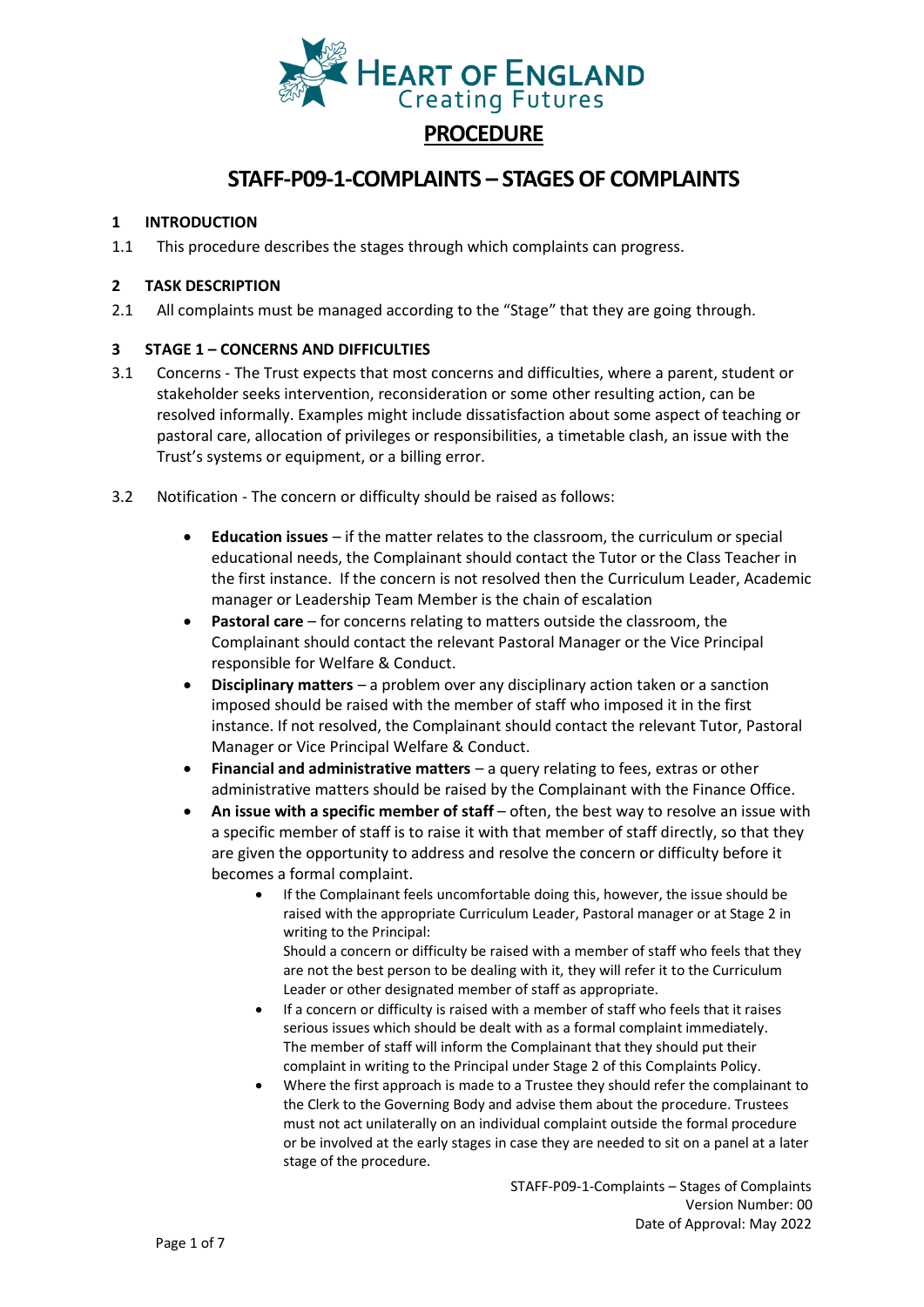

- 3.3 Unresolved Concerns and Difficulties
	- The Trust will aim to resolve a concern or difficulty within **20 school days** of the date that it was raised.
	- Where a concern or difficulty has not been resolved by informal means within this time limit from the date that it was raised, the complainant can submit the matters raised as a formal complaint under Stage 2 of this Complaints Policy in writing to the Principal.
- 3.4 Record of Concerns and Difficulties
	- The member of staff dealing with a concern or difficulty will make an appropriate written record of the issues raised, the action taken and, if applicable, the resolution reached. This may be in note, e-mail or letter form.

#### **4 STAGE 2 – FORMAL COMPLAINT TO THE PRINCIPAL**

- 4.1 Formal Notification
	- A concern or difficulty raised under Stage 1 of this Complaints Policy which remains unresolved after 20 school days, or a serious matter which requires formal investigation from the outset at Stage 2, must be set out in writing to the Principal.
	- The Complainant must clearly set out
		- the matters in dispute,
		- the relevant dates,
		- the full names of the persons involved
		- what the Complainant believes the Trust should do to resolve the complaint.
		- Use of the 'Formal Complaint Form' in STAFF-A09-1-Complaints Complaints Form-00 represents a good starting point with providing the required information when making a complaint. Any documentation relied upon by the Complainant should be attached to the formal complaint.
- 4.2 Formal Acknowledgement

The formal written complaint at Stage 2 will be acknowledged in writing within **five school days** of receipt. The acknowledgement letter will confirm the date that the formal complaint was received.

- 4.3 Investigation
	- The Principal will decide whether to investigate the complaint personally or to delegate the investigation to a senior member of the leadership team. The investigation will involve obtaining and considering all documentation held by the Trust relevant to the complaint. If further information is required from the Complainant, this may be requested from them by telephone or in writing.
	- The Investigating Officer will interview the person(s) involved in the matter raised by the Complainant. A written record of the interview will be made, and the interviewee will be asked to read, sign and date the written record to confirm that it is accurate.
	- In situations where the complaint concerns an issue about the conduct of a member of staff, that member of staff will be offered the option of having another member of staff present at the interview.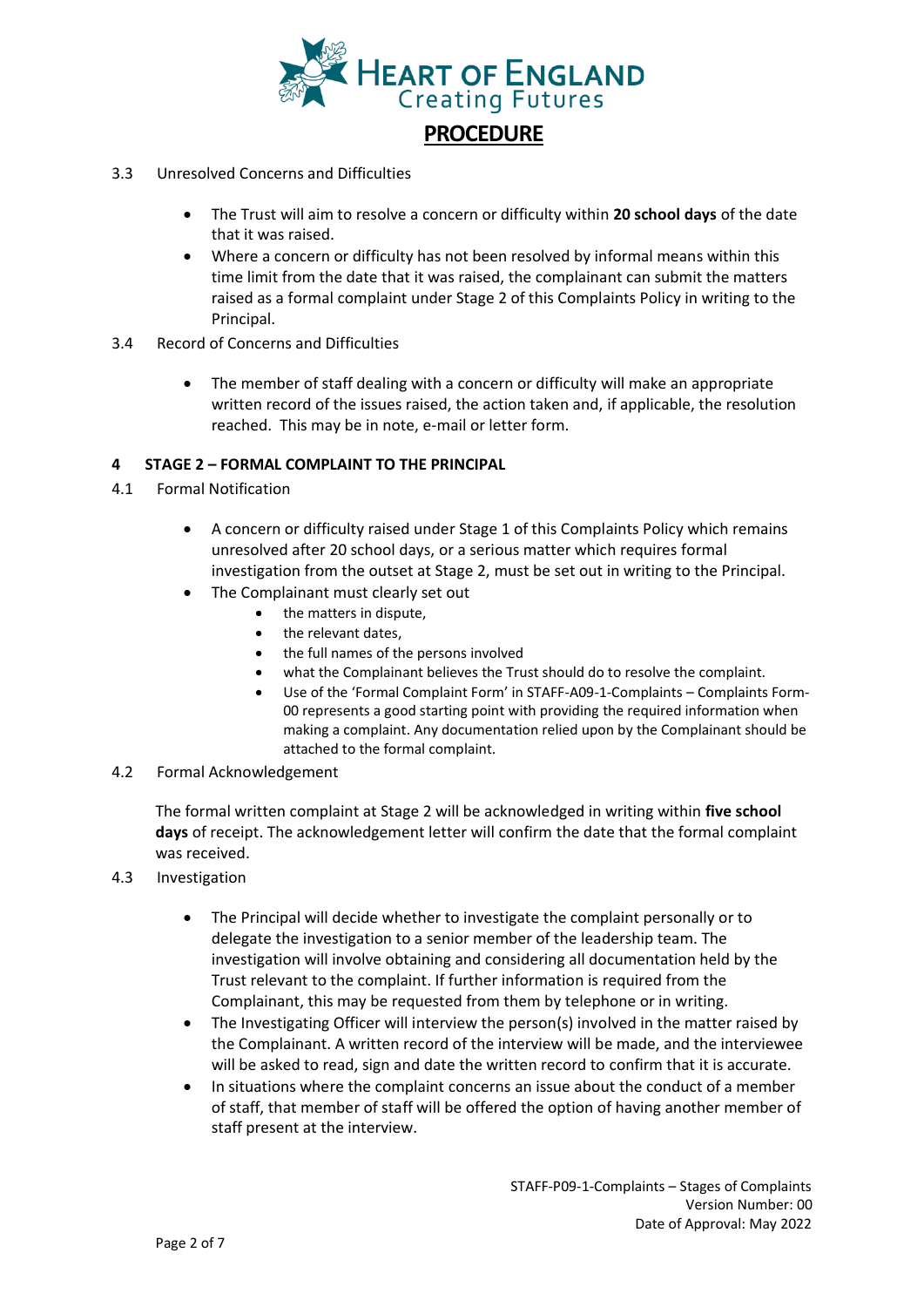

• If the Investigating Officer deems it to be appropriate in relation to the matters raised, the Complainant will be offered a meeting to discuss the issues raised. This may take place at the beginning of the investigation to clarify any matters which are unclear, or after the investigation has taken place with the aim of reaching an amicable resolution.

#### 4.4 Outcome

- The Principal, or if delegated, the Investigating Officer, will write to the Complainant confirming the outcome of the investigation within **20 school days** from the date that the complaint was received. The letter will set out the individual matters raised by the Complainant, the findings of the investigation and the conclusion reached.
- The letter will inform the Complainant that, if they are dissatisfied with the outcome of the Stage 2 investigation, they must write to the Clerk to the Trust Board within **five school days** of receipt of the letter asking for their complaint and the Stage 2 investigation to be reviewed by the Chair of Trust Board under Stage 3 of the Complaints Policy.

## **5 STAGE 3 – REVIEW BY THE CHAIR OF THE TRUST BOARD**

- 5.1 Notification
	- If the Complainant is dissatisfied with the outcome of the complaint under Stage 2 of this Complaints Policy, the Complainant may write to the Clerk to the Governors within **five school days** of receiving the letter confirming the outcome following Stage 2 requesting that the complaint to be reviewed by the Chair of Governors,
	- The Complainant should not repeat the matters raised in their original letter or attach documentation already provided, but should clearly set out how and why the Complainant does not accept the findings made under Stage 2.
- 5.2 Acknowledgement

The Complainant's letter requesting a review will be acknowledged within **five school days** of receipt. The acknowledgement letter will confirm the date that the request for review was received, the action to be taken and the specified time limit.

- 5.3 Review
	- The Chair of the Trust Board will be provided with all documentation relating to the complaint **within five school days** of receipt of the letter requesting a review under Stage 3, including; the record of the Stage 1 informal procedure (if applicable); the original letter of complaint or Complaint Form; any documentation provided by the Complainant with their complaint; all investigation records under Stage 2; and the letter of outcome under Stage 2.
	- The Chair of the Trust Board will review the documentation received and consider both the matters raised by the complainant and the investigation carried out under Stage 2. Should it be necessary, the Chair of Trust Board will speak to the persons involved in the investigation to clarify issues which were not confirmed during the Stage 2 investigation.
	- If the Chair of the Trust Board deems it to be appropriate in relation to the matters raised, the Complainant will be offered a meeting to discuss the issues raised. If a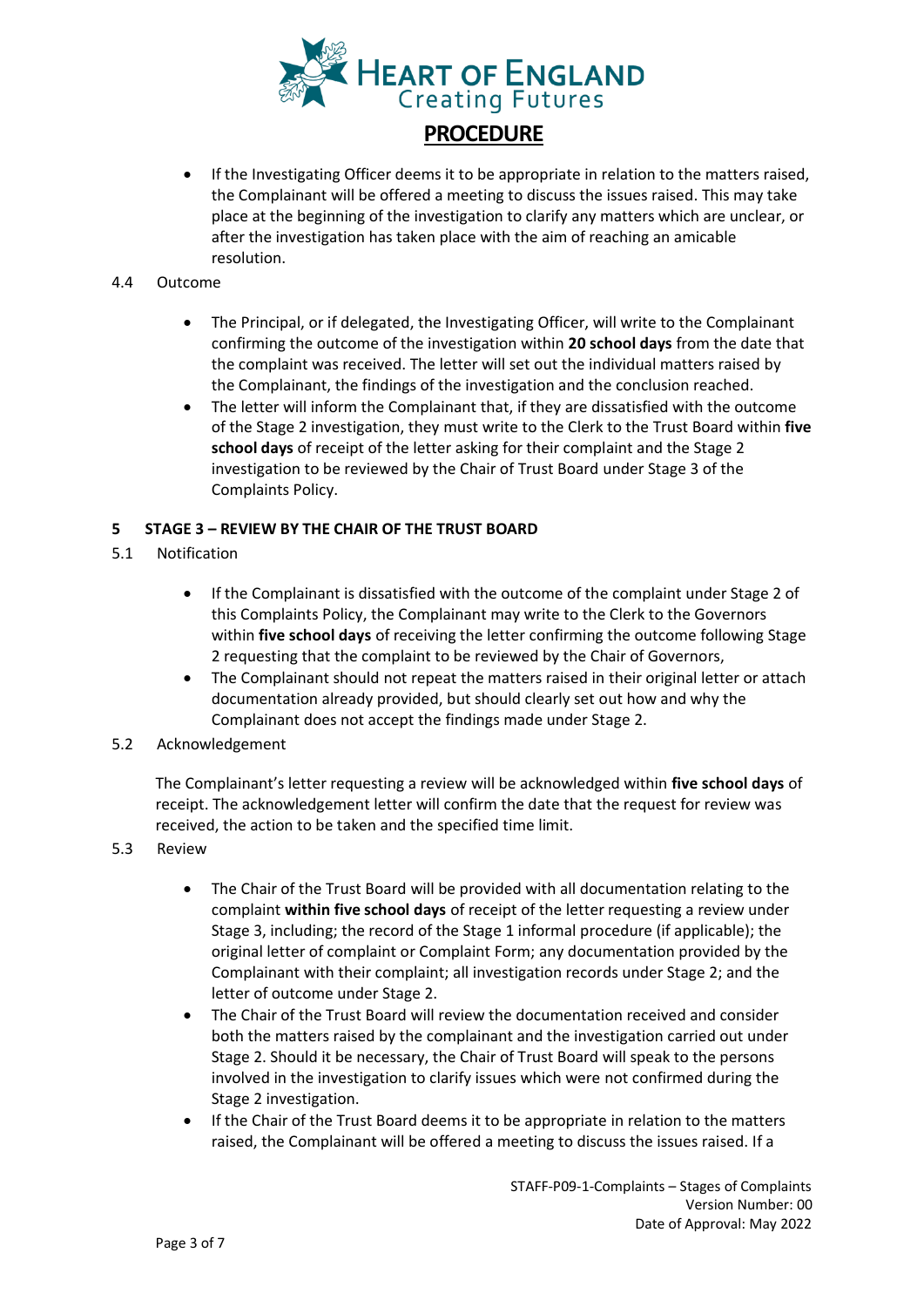

meeting is deemed appropriate, it will usually take place after the review has been completed with the aim of reaching a mutually acceptable resolution.

### 5.4 Outcome

- The Chair of the Trust Board will write to the Complainant confirming the outcome of the review within **20 school days** from the date that the request for a review was received. The letter will set out whether the Chair of the Trust Board agrees with the findings and conclusion under Stage 2, and give reasons, as well as responding to any concerns/criticisms of the Stage 2 investigation.
- The letter will inform the Complainant that, if they are dissatisfied with the outcome of the Stage 3 review, they should write to the Clerk to the Trust Board within **five school days** of receipt of the letter requesting a Complaint Panel Hearing under Stage 4 of this Complaints Policy.
- Where the request for a review was received during a school holiday or within twenty days from the end of a term or half term, the Chair of the Trust Board will endeavour to expedite the review as soon as possible.
- 5.5 Delegation

In appropriate cases, the Chair of the Trust Board may delegate the review to another Trustee in accordance with the procedure outlined above.

## **6 STAGE 4 – COMPLAINT PANEL HEARING**

- 6.1 Notification
	- If the Complainant is dissatisfied with the outcome of the review under Stage 3 of this Complaints Policy, the Complainant may write to the Clerk to the Trust Board requesting a Complaint Panel Hearing. The Complainant must write to the Clerk to the Trust Board within **five school days** of receiving the letter confirming the outcome following Stage 3.
	- The Complainant should not repeat the matters raised in their original letter or attach documentation already provided, but should clearly set out how and why the Complainant does not accept the findings made under Stages 2 and 3.

## 6.2 The Complaint Panel

- The Complaint Panel will consist of three persons appointed by or on behalf of the Trust by the Clerk to the Trust Board:
	- All three members of the Complaint Panel must be new to the Complaint (i.e.: None of the three Complaint Panel members can have been involved in the matters which gave rise to the complaint, none can have been involved in dealing with the complaint previously and none can have any detailed prior knowledge of the complaint);
	- Two of the Complaint Panel members may (but do not have to) be Trustees;
	- The Chair of the Complaint Panel, who will be the third Complaint Panel member, must be independent of the management and running of the Trust, (i.e. they must not be a member of staff or a Governor, and must not be linked to the Trust in another way, for example as a parent of a student at the Trust).
	- The Department for Education has issued guidance in relation to the appointment of the independent Complaint Panel member as follows: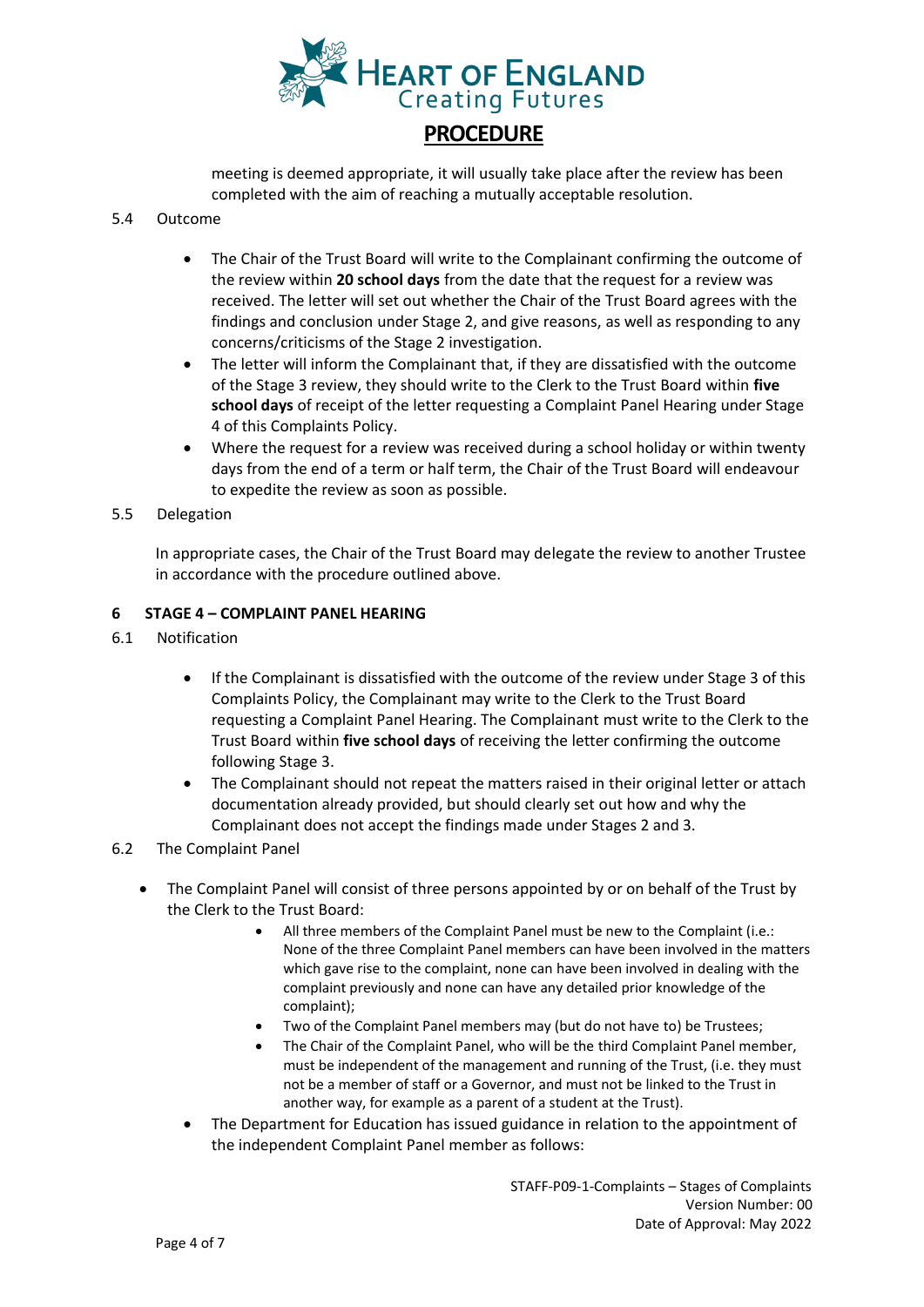

# **PROCEDURE**

*"Whilst we do not wish to be prescriptive about who schools should appoint as an independent person, our general view is that people who have held a position of responsibility and who are used to analysing evidence and putting forward balanced arguments would be suitable. Examples of persons likely to be suitable are serving or retired business people, civil servants, heads or senior members of staff at other schools, people with a legal background and retired members of the police force... Schools will of course have their own views".* 

- 6.3 Attendance
	- The Complainant may attend the Complaint Panel Hearing, and may be accompanied by another person. For the avoidance of doubt, the Complainant's supporter will be present for moral support only and will not play any part in the proceedings, unless invited to do so by the Chair of the Complaint Panel, entirely at his or her discretion and for a good reason. The Complaint Panel Hearing is **not** a legal hearing and it is not appropriate for either the Complainant or the Trust to be legally represented.
	- The Trust will be represented at the Complaint Panel Hearing by the person who dealt with the complaint under Stage 3. This person will be referred to as the "Trust's Representative" for the purposes of Stage 4.
	- The Complaint Panel Hearing will be minuted by the Clerk to the Complaint Panel, who will usually be the Clerk to the Trust Board.

## 6.4 Convening the Complaint Panel Hearing

- After selecting the Complaint Panel members, the Clerk to the Trust Board will write to the Complainant within **five school days** acknowledging receipt of their request and informing them of the names of the Complaint Panel members.
- If the Complainant objects to any of the named persons being appointed to the Complaint Panel, they should notify the Clerk to the Trust Board within **three school days** of receipt of the letter**.** Fair consideration will be given to any bona fide objection to a particular member of the Complaint Panel.
- The Clerk to the Trust Board will liaise with the Complaint Panel, the Complainant and the Trust's Representative to agree a mutually convenient date for the Complaint Panel Hearing, which will usually take place within **20 school days** of receipt of the Complainant's request, unless there are exceptional circumstances.
- The Clerk to the Trust Board will write to the Complainant confirming the date of the Complaint Panel Hearing within **five school days** of the date that the acknowledgement letter was sent (or the date that the new Complaint Panel member was selected, if an objection was received and upheld).
- If the Complaint Panel Hearing will not take place within **20 school days** of receipt of the Complainant's request, the letter must set out the exceptional circumstances involved.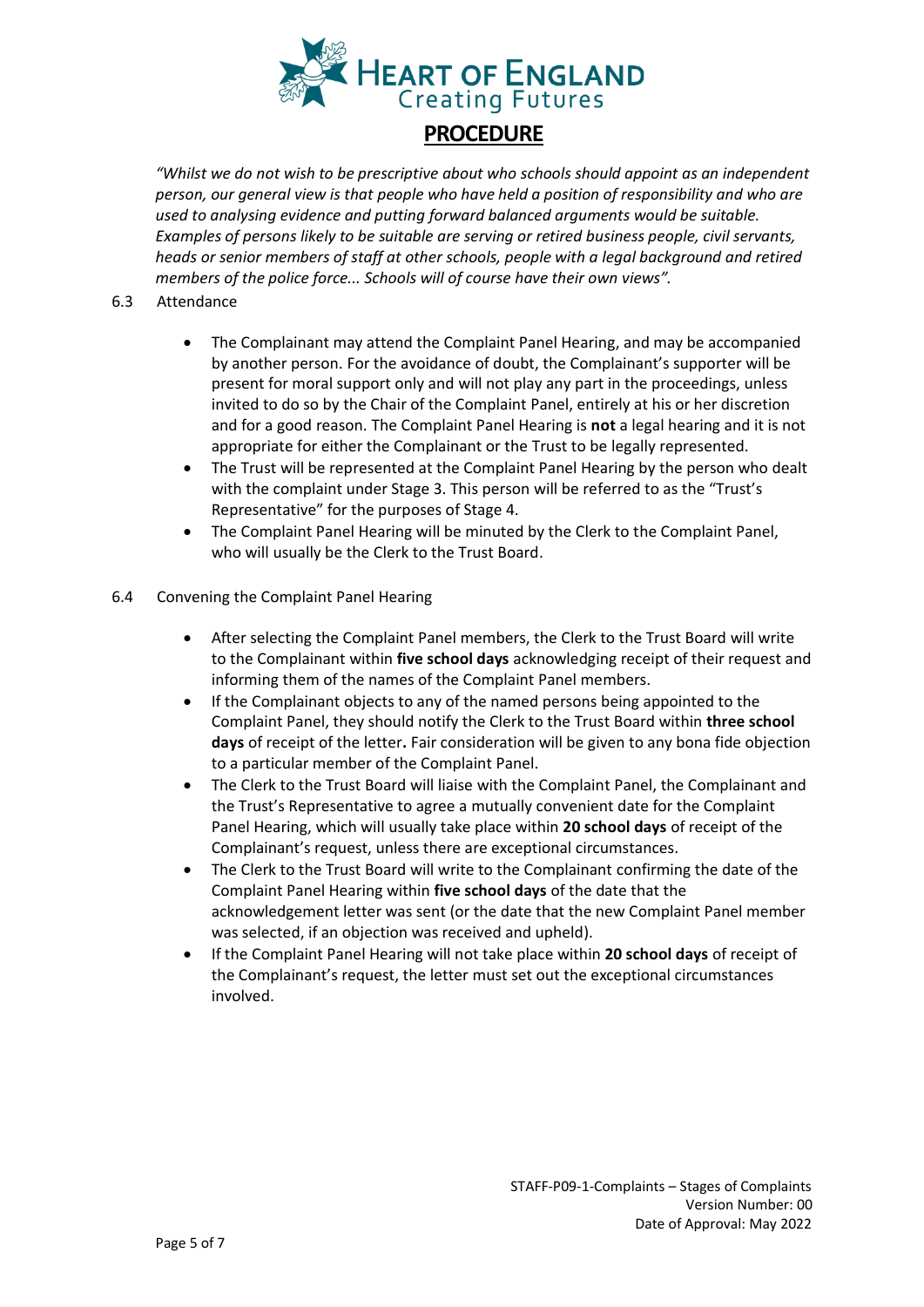

### 6.5 Documentation

- The Clerk to the Trust Board will forward a copy of all paperwork relating to the complaint to the Complainant, the Trust's Representative and the three Complaint Panel members. The paperwork will consist of :
	- the record of the Stage 1 informal procedure (if applicable);
	- the original letter of complaint or Complaint Form;
	- any documentation provided by the Complainant with their complaint;
	- all investigation records under Stage 2 with the letter of outcome;
	- all review records under Stage 3 with the letter of outcome;
	- the Complainant's letter requesting a Complaint Panel Hearing and accompanying documents.
- The names of individuals other than the Complainant, the Complainant's family, members of the Trust's staff and Trust Board, will be redacted and replaced with a letter representing that particular individual unless they have provided their written consent for their name to be disclosed.
- If the Complainant wishes the Complaint Panel to consider any additional information, they should forward this documentation to the Clerk to the Trust Board to arrive **at least five school days** before the Complaint Panel Hearing, to enable the Clerk to the Trust Board to forward it to the Trust's Representative and the Complaint Panel members.

#### 6.6 Witnesses

- The Chair of the Complaint Panel will decide, at his or her absolute discretion, which witnesses will be permitted to attend the Complaint Panel Hearing to give a verbal statement rather than relying on a written statement or record of meeting which has been signed by the witness.
- If the Complainant wishes to rely on the account of a witness, they should ask the witness to write down, sign and date their account and forward it to the Clerk to the Trust Board **at least five school days** before the Complaint Panel Hearing, to enable the Clerk to the Trust Board to forward it to the Trust's Representative and the Complaint Panel members.
- Witnesses under the age of eighteen other than the Complainant's own family will only be allowed to attend the Complaint Panel Hearing at the discretion of the Chair of the Complaint Panel, and then only if they are accompanied by one of their parents or carers.
- Any written accounts provided by the Complainant relating to witnesses under the age of eighteen must be signed and dated by the witness **and** one of the witness' parents or carers.
- Members of staff of the Trust involved in the matters which gave rise to the complaint will usually have provided a signed written account or have signed a note of a meeting during the previous stages, which will be forwarded to all parties with the other complaint documentation in the usual way.
- Members of staff will not usually be required to attend the Complaint Panel Hearing to give a verbal statement unless their conduct is in issue or their account is contentious and the rules of natural justice dictate that the Complainant should be allowed to ask that member of staff questions.